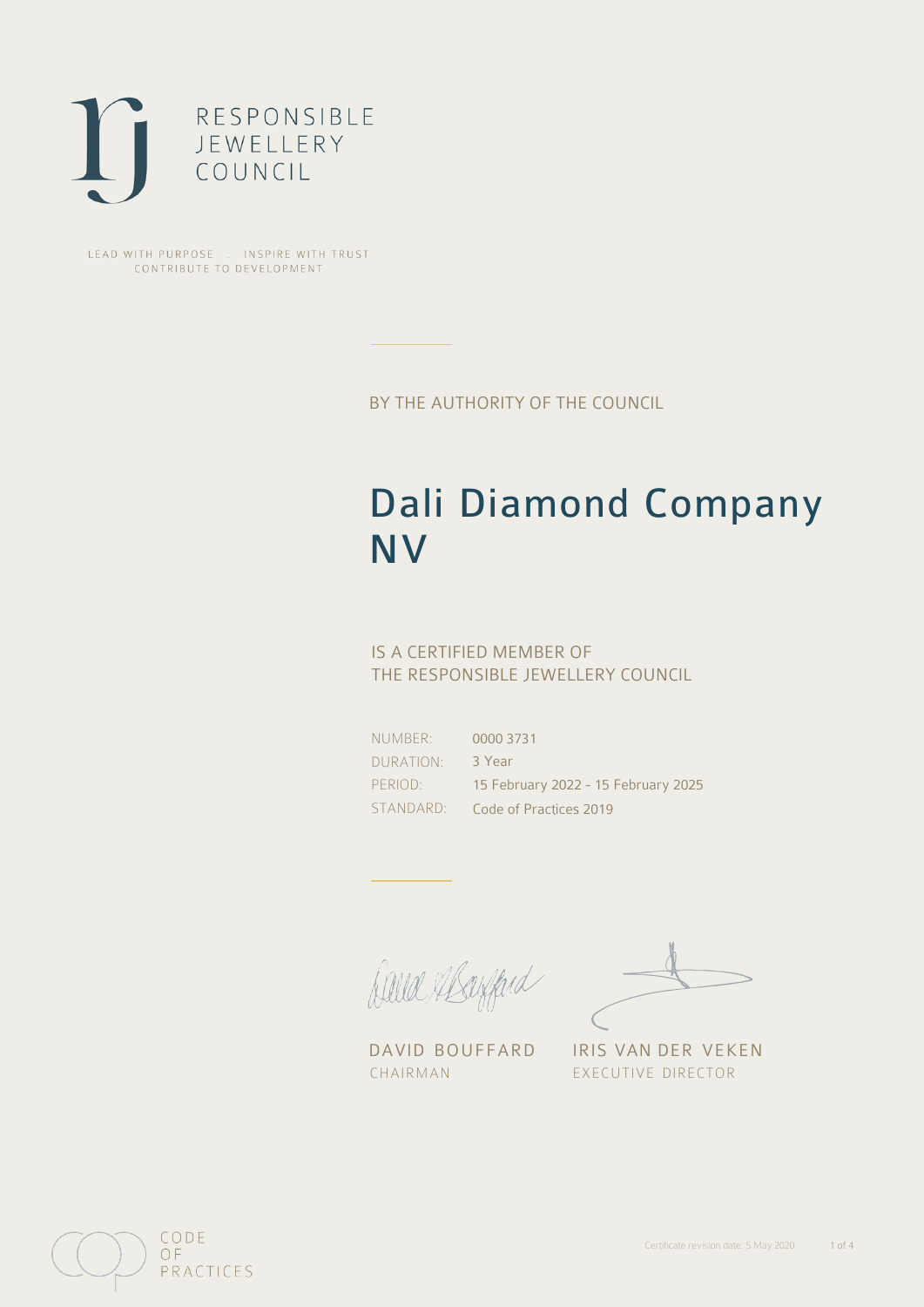

# **CERTIFICATION OVERVIEW**

| <b>MEMBERSHIP</b><br><b>FORUM</b>      | Diamonds and Coloured Gemstones Trader, Cutter and/or Polisher                                                                                                                                                                                                                                                                                                                                                                                            |
|----------------------------------------|-----------------------------------------------------------------------------------------------------------------------------------------------------------------------------------------------------------------------------------------------------------------------------------------------------------------------------------------------------------------------------------------------------------------------------------------------------------|
| <b>AUDIT</b><br><b>DATE</b>            | 19 July 2021                                                                                                                                                                                                                                                                                                                                                                                                                                              |
| <b>AUDIT</b><br><b>TYPE</b>            | Re-certification                                                                                                                                                                                                                                                                                                                                                                                                                                          |
| APPLICABLE<br><b>STANDARD</b>          | Code of Practices 2019                                                                                                                                                                                                                                                                                                                                                                                                                                    |
| <b>ACCREDITED</b><br><b>AUDIT FIRM</b> | Figurad Bedrijfsrevisoren BVBA                                                                                                                                                                                                                                                                                                                                                                                                                            |
| <b>APPLICABLE</b><br><b>PROVISIONS</b> | 1. General requirements: 1-4, except 3.2<br>2. Responsible supply chains, human rights and due<br>diligence: 5-14, except 7.1a, 7.3, 8, 9, 11.3, 13.2-4, 14.3<br>3. Labour rights and working conditions: 15-22, except 19.3,<br>21.3<br>4. Health, Safety and Environment: 23-27, except 23.6, 23.10, 27.4<br>5. Gold, Silver, PGM, diamond and coloured gemstone<br>products: 28-30, except 28.2a, b, i, j, 30<br>6. Responsible mining: Not applicable |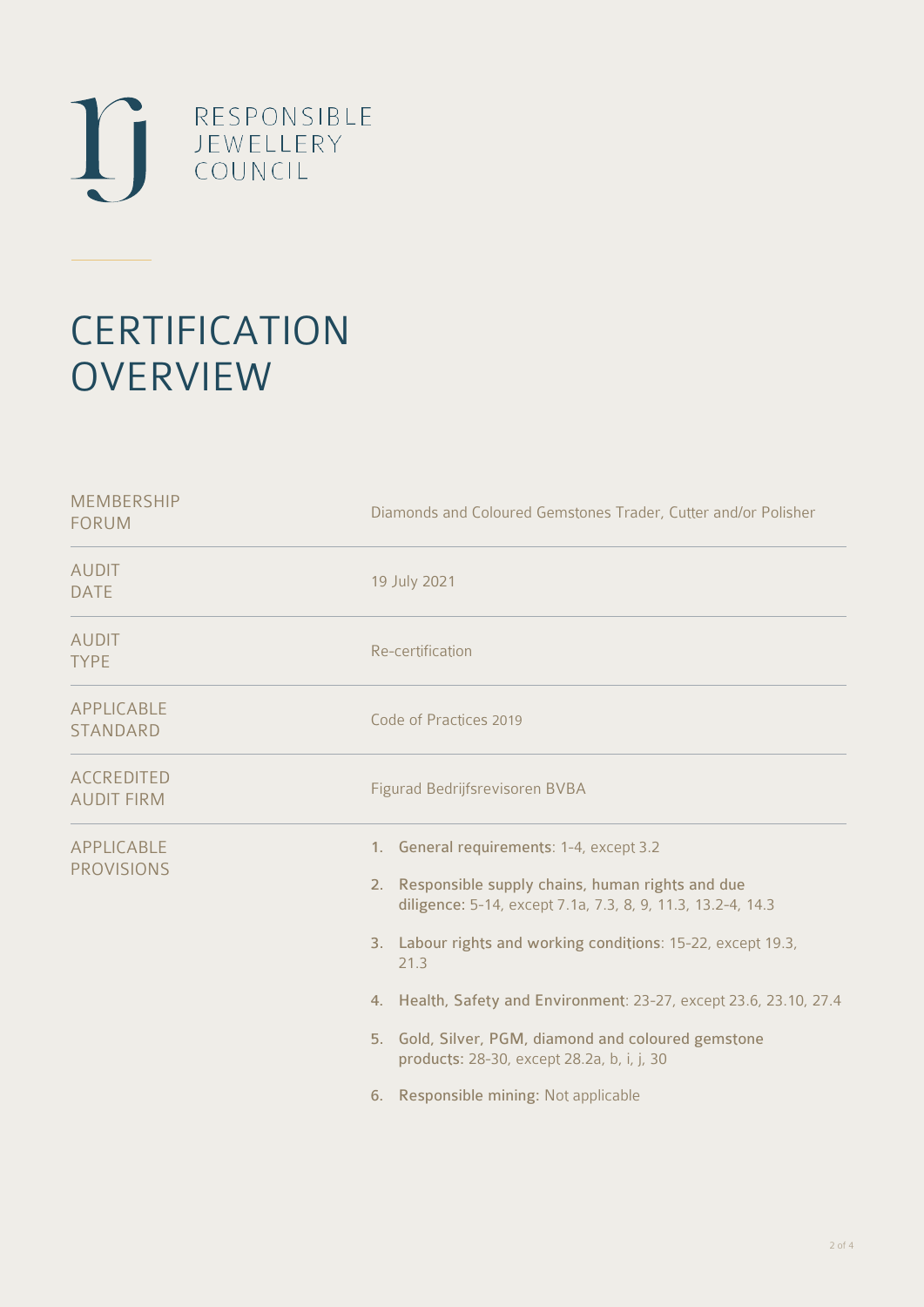| PROVENANCE<br><b>CLAIMS</b>                | To the best of our knowledge and/or written assurance of our suppliers<br>we state that the diamonds herein invoiced have not been obtained in<br>violation of applicable national laws and/or santions by the U.S.<br>Department of Treasury's Office of Foreign Assets Control (OFAC) and<br>have not originated from de Mbada and Marange Resources of<br>Zimbabwe. |  |
|--------------------------------------------|------------------------------------------------------------------------------------------------------------------------------------------------------------------------------------------------------------------------------------------------------------------------------------------------------------------------------------------------------------------------|--|
| <b>AUDITOR STATEMENT OF</b><br>CONFORMANCE | Based on the scope and findings of the certification audit, the member<br>has demonstrated a conformance level consistent with a:                                                                                                                                                                                                                                      |  |
|                                            | 3 Year Certification                                                                                                                                                                                                                                                                                                                                                   |  |
| <b>NEXT AUDIT TYPE</b>                     | MID-TERM REVIEW (within 12-24 months):                                                                                                                                                                                                                                                                                                                                 |  |
|                                            | A. Mid-term review NOT required due to:                                                                                                                                                                                                                                                                                                                                |  |
|                                            | No anticipated changes to the certification scope during the<br>certification period                                                                                                                                                                                                                                                                                   |  |
|                                            | 3 or less minor non-conformances with critical provisions or in<br>general identified by the audit (not covered by parallel audits<br>for schemes identified as equivalent to RJC's) for an individual<br>member in the mining sector or a non-mining sector member                                                                                                    |  |
|                                            | <25 full time equivalent personnel                                                                                                                                                                                                                                                                                                                                     |  |
|                                            | Low risk of non-conformances due to management controls                                                                                                                                                                                                                                                                                                                |  |
|                                            | Existence of parallel audits for schemes recognised by RJC                                                                                                                                                                                                                                                                                                             |  |
|                                            | Strong internal controls ensuring effective review and closure<br>of corrective actions for non-conformances                                                                                                                                                                                                                                                           |  |
|                                            | B. Mid-term review (desktop only) required due to:                                                                                                                                                                                                                                                                                                                     |  |
|                                            | No impact on conformance levels from any changes to the<br>certification scope                                                                                                                                                                                                                                                                                         |  |
|                                            | 5 or less minor non-conformances with critical provisions or in<br>general identified by the audit (not covered by parallel audits<br>for schemes identified as equivalent to RJC's) for an individual<br>member in the mining sector or a non-mining sector member                                                                                                    |  |
|                                            | Possibility of remote verification of actions                                                                                                                                                                                                                                                                                                                          |  |
|                                            | No risk to critical provisions                                                                                                                                                                                                                                                                                                                                         |  |